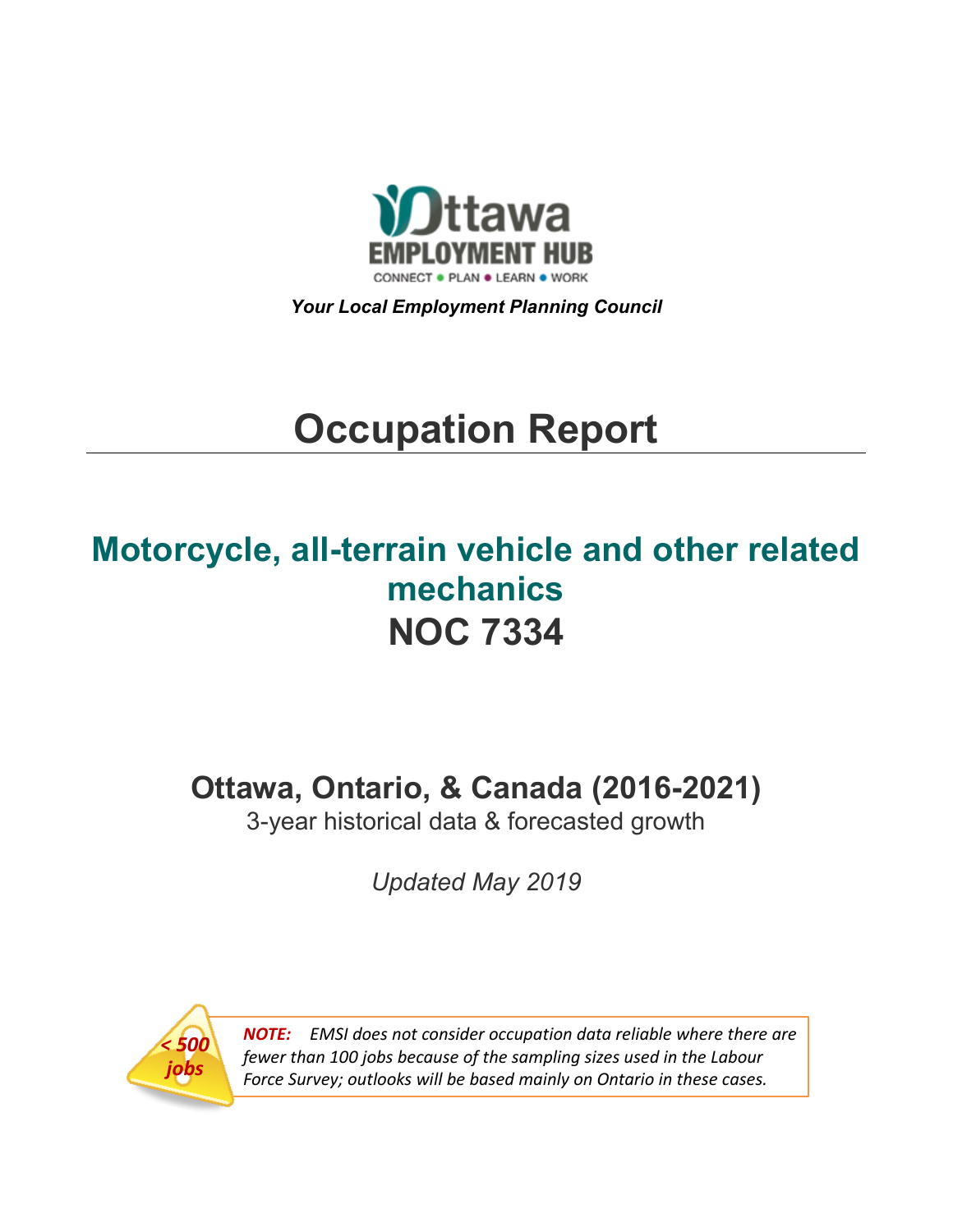

| Motorcycle, all-terrain vehicle and other related mechanics | <b>Ottawa Outlook</b> |
|-------------------------------------------------------------|-----------------------|
|-------------------------------------------------------------|-----------------------|

| <b>NOC 7334</b> |  |
|-----------------|--|
|                 |  |

 $L$ imited  $\bigstar$  Fair  $\bigstar \star \bigstar$  Good  $\bigstar \star \bigstar$ 

*Based on past and forecasted growth.*

### **A Local Snapshot**

- Employment in this occupation **decreased in Ottawa from 2016 to 2018** (**7.5%**); it is forecast to **decrease an additional 5.4%** over the next three years.
- **None** were **unemployed in Ottawa in 2016; less than 10** of those in this occupation were **selfemployed**.
- **Median hourly wage** for this occupation was **\$27.69**.
- **50.7%** of the 2018 jobs were in the **Other motor vehicle dealers** industry sector.
- Ottawa has a **lower share of this occupation** than the nation.
- **Provincially**, this occupation showed a decrease from 2016 to 2018 (**2.4%**); it is expected to increase **0.5%** over the next three years.
- In contrast to Ottawa Employment Hub's forecast ranking for this occupation, *Canada Job Bank*  forecasted **fair** employment potential for this occupation in Ottawa from 2018-2020.

#### **Overview**

| <b>Ottawa Jobs (2018)</b>          |         | 111 (<10 were self-employed) |         |  |
|------------------------------------|---------|------------------------------|---------|--|
| 2016 Ottawa Unemployment Rate      | $0.0\%$ | Ontario                      | $2.4\%$ |  |
| Location Quotient to Nation (2018) | 0.44    |                              |         |  |
| Change in Jobs (2016 - 2018)       | $-7.5%$ | $(2018 - 2021) -5.4\%$       |         |  |

*NOTE: Location quotient (LQ) is a way of quantifying how concentrated a particular occupation is in a region compared to the nation or province. A quotient of 1.00 means Ottawa has the same share of the occupation as the nation/province. A quotient higher than 1.00 means Ottawa has a greater share, and lower than 1.00 means Ottawa's share is lower than the average.*

#### **OTTAWA | Percentile Earnings** *(not including self-employed)*



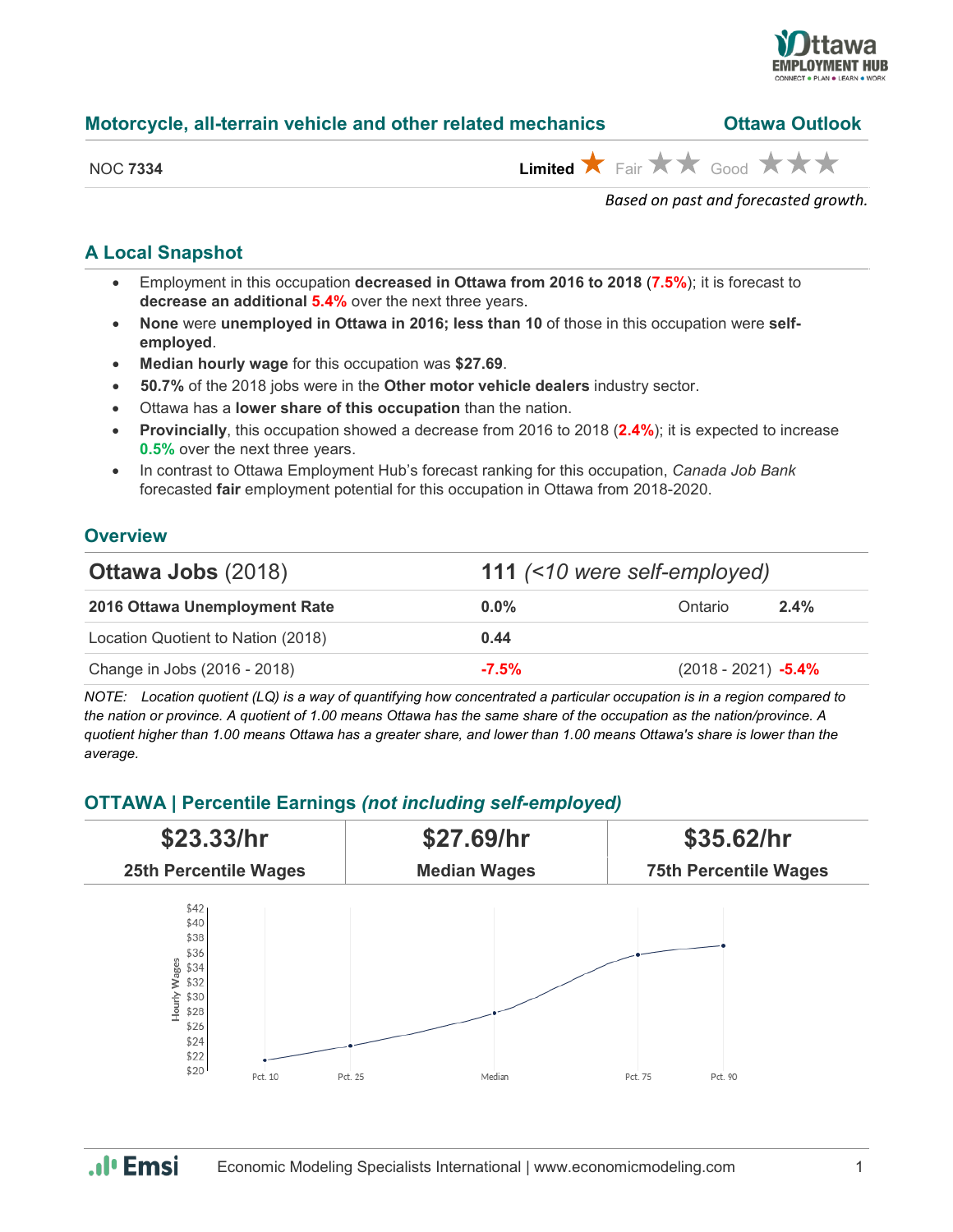

## **Ottawa | Growth**

| 120              | 105              | -15                | $-12.5\%$            |
|------------------|------------------|--------------------|----------------------|
| <b>2016 Jobs</b> | <b>2021 Jobs</b> | Change (2016-2021) | % Change (2016-2021) |

# **Regional Trends**



|           | <b>Region</b> |               | <b>2016 Jobs</b> | 2021 Jobs      | Change | % Change |
|-----------|---------------|---------------|------------------|----------------|--------|----------|
| - 1       | Ottawa        |               | 120              | 105            | $-15$  | $-12.5%$ |
| u.        | Ontario       |               | 2,455            | 2,410          | $-45$  | $-1.8%$  |
|           | Canada        |               | 8,259            | 7,850          | $-409$ | $-5.0%$  |
|           |               | <b>Ottawa</b> |                  | <b>Ontario</b> |        | Canada   |
| 2016 Jobs |               | 120           |                  | 2,455          |        | 8,259    |
| 2017 Jobs |               | 109           |                  | 2,322          |        | 8,050    |
| 2018 Jobs |               | 111           |                  | 2,397          |        | 7,873    |
| 2019 Jobs |               | 109           |                  | 2,404          |        | 7,869    |
| 2020 Jobs |               | 107           |                  | 2,403          |        | 7,847    |
| 2021 Jobs |               | 105           |                  | 2,410          |        | 7,850    |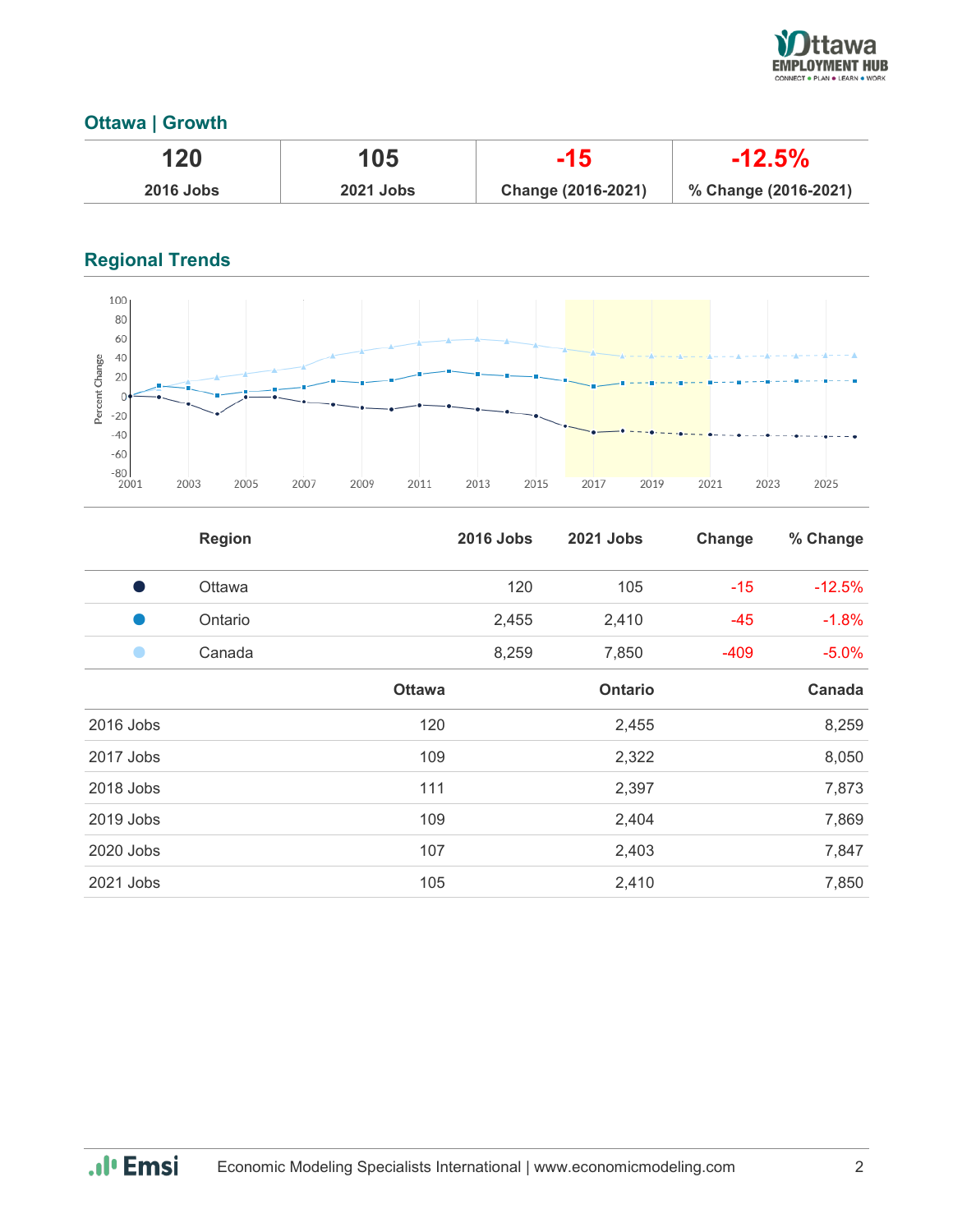

### **Ottawa | Industries Employing this Occupation**

| <b>Industry</b>                                                                                                | <b>Occupation</b><br>Jobs in<br><b>Industry</b><br>(2018) | $%$ of<br><b>Occupation</b><br>in Industry<br>(2018) | % of Total<br>Jobs in<br><b>Industry</b><br>(2018) |
|----------------------------------------------------------------------------------------------------------------|-----------------------------------------------------------|------------------------------------------------------|----------------------------------------------------|
| Other motor vehicle dealers                                                                                    | 56                                                        | 50.7%                                                | 11.6%                                              |
| Other amusement and recreation industries                                                                      | 13                                                        | 12.1%                                                | 0.2%                                               |
| Personal and household goods repair and maintenance                                                            | ~10                                                       | 8.8%                                                 | 1.6%                                               |
| Construction, forestry, mining, and industrial machinery,<br>equipment and supplies merchant wholesalers       | 10<                                                       | 5.0%                                                 | $1.0\%$                                            |
| Commercial and industrial machinery and equipment (except<br>automotive and electronic) repair and maintenance | 10                                                        | 4.0%                                                 | $0.6\%$                                            |

*NOTE: Inverse staffing patterns provides a table of percentages that shows how regional occupations are divided up among regional industries. For example, an inverse staffing pattern for registered nurses may show that 70% of RNs are employed by hospitals, 10% by local government (i.e., public schools), 10% by nursing homes, and 10% by offices of physicians.*

#### **Educational programs and completions in Ottawa** *(public institutions only***)**

|                 |         | 63                                                |  |
|-----------------|---------|---------------------------------------------------|--|
| Programs (2016) |         | <b>Completions (2016)</b>                         |  |
| <b>CIP Code</b> | Program | <b>Completions (2016)</b>                         |  |
| 47.06           |         | Vehicle maintenance and repair technologies<br>63 |  |

*NOTE: EMSI Analyst uses Statistics Canada's PSIS data to compile completions for postsecondary programs offered in Canada, classified by the 2016 CIP codes. 2016 data includes those who graduated in spring 2017.*



#### **Job Postings by Month**

*NOTE: Based on newly published job postings first found between January 01, 2018 and December 31, 2018 AND location is Ottawa Census Sub-division, Vicinity Jobs.*